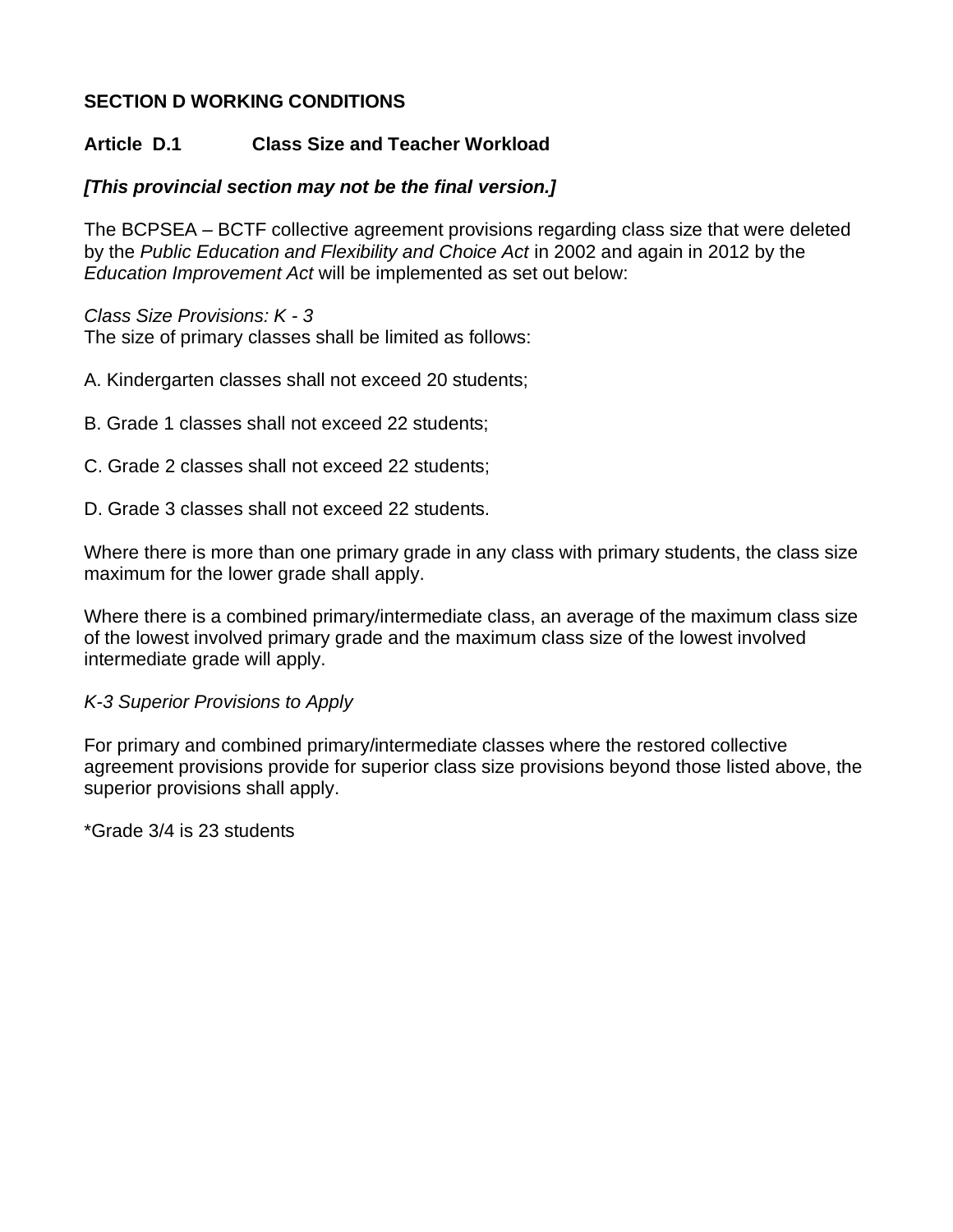#### **Local Provisions**

- D.1 Class Size
- D.1.1 Target and maximum class sizes shall be as follows:

|                                                                                                               | Target | Maximum |
|---------------------------------------------------------------------------------------------------------------|--------|---------|
| <b>Special Education Classes</b>                                                                              | 8      | 12      |
| Any class enrolling P1                                                                                        | 18     | 22      |
| Any class enrolling P2 to P4                                                                                  | 22     | 24      |
| Intermediate (4-7), Upper Intermediate, Graduation, English,<br>Social Studies, Science, Industrial Education |        |         |
| and Home Economics Labs                                                                                       | 24     | 28      |
| Any other class                                                                                               | 25     | 30      |
| Secondary teacher's student load per cycle                                                                    | 175    | 200     |

- D.1.2 If the above class size maximums are exceeded, or in the case of classes with special needs students as defined in Article D.2.1 of this Agreement the class exceeds the targets, assistance must be provided,
- D.1.3 Classes may exceed the maximums in the following circumstances:

(a) band, choir, physical education, or other specialized classes where the teacher has so requested.

- D.1.4 Whenever practicable, in recognition of the special requirements of certain subject areas, a teacher whose assignment is at least half in the subject areas of English, Industrial Education, Home Economics, Science, and/or Social Studies, shall have a maximum student load of one hundred seventy-five (175) students per cycle, in proportion to a full-time assignment.
- D.1.5 Except by mutual agreement of the Director of Student Services and the school-based team, a maximum of two (2) special needs students may be integrated into a single elementary school class.
- D.1.6 The start-up organization of elementary classes in any school year which includes special needs students who are moderately mentally handicapped, severely and profoundly mentally handicapped, or autistic, shall not exceed class size targets. Such elementary classes shall not exceed class size targets by more than two students at any time in the school year.
- D.1.7 In any event, elementary classes which include special needs students as defined in Article D.2.1 of this Agreement, shall be kept under the class size maximums.
- D.1.8 The number of students in secondary school laboratories or shops when used for their intended purpose shall not exceed the number of students who can be accommodated safely.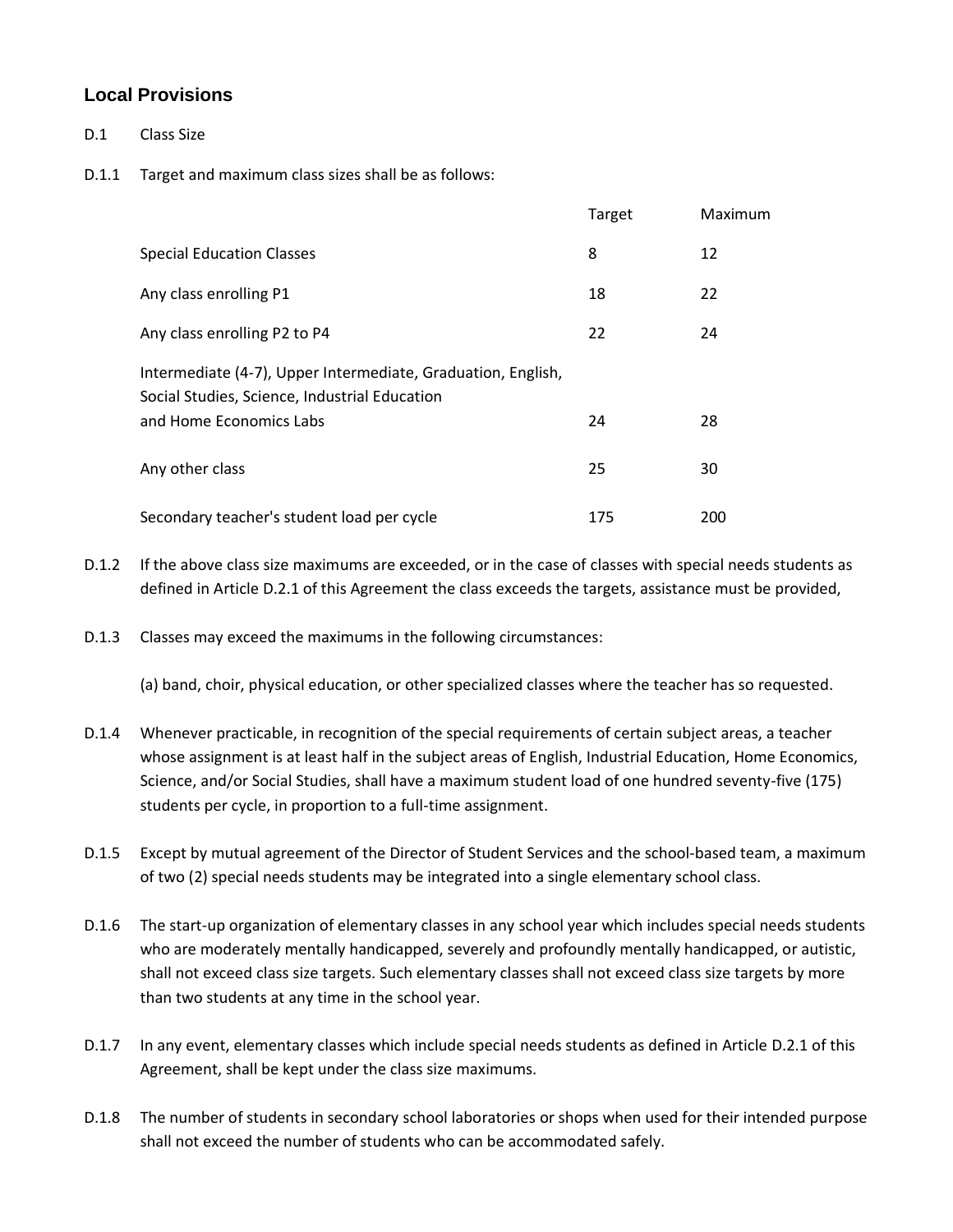- D.1.9 The Board and the Association recognize that the needs of students and curriculum requirements are of paramount importance in determining staff allocations.
	- a) Elementary Staff Allocation
		- i. Elementary Schools shall be staffed at a ratio of one full-time equivalent teacher for every twenty-six (26) full-time equivalent pupils.
		- ii. Designated elementary schools shall be staffed at a ratio of one full-time equivalent teacher for every twenty-two (22) full-time equivalent pupils.
		- iii. The Superintendent, at the direction of the Board and in consultation with the Staff Allocation Committee, shall designate schools for improved staffing ratios by March 31st of each preceding school year.
		- iv. If, in the staffing calculation of full-time equivalent pupils divided by twenty-six, or twentytwo in designated schools, the fraction exceeds 0.30, an additional full-time equivalent teacher shall be provided to that staff. For example, in a case where 400 pupils divided by 26 equals 15.38 teachers, sixteen (16) full-time equivalent teachers shall be provided.
		- v. Administrative Officers, teacher-librarians, Kindergarten teachers, music teachers and learning assistance teachers shall be added to elementary school staffs according to separate formulae.
	- b) Secondary Staff Allocation
		- i. Secondary schools shall be staffed at the ratio of one full-time equivalent teacher for every nineteen (19) students. This staff shall include Administrative Officers, counsellors, teacherlibrarians and learning assistance teachers.
		- ii. Designated secondary schools shall be staffed at the ratio of one full-time equivalent teacher for every seventeen (17) students, inclusive of staff as in Article D.1.9.i above.
		- iii. The Superintendent, at the direction of the Board and in consultation with the Staff Allocation Committee, shall designate schools for improved staffing ratios by March 31st for the next school year.
		- iv. If, in the staffing calculation of full-time equivalent students divided by nineteen, or seventeen in designated schools, the fraction exceeds 0.30, an additional full-time equivalent teacher shall be provided to that staff. For example, in a case where 410 students divided by 19 equals 21.57 teachers, twenty-two (22) full-time equivalent teachers shall be provided.
		- v. The ideal teacher-student load for a secondary teacher is recognized as one hundred seventyfive (175) students per cycle in proportion to a full-time assignment. The maximum student load for a secondary teacher shall be two hundred (200) per cycle, in proportion to a full-time assignment.
		- vi. Whenever practicable, in recognition of the special requirements of certain subject areas, a teacher whose assignment is at least half in the subject areas of English, Industrial Education, Home Economics and/or Science, shall enjoy a maximum student load of one hundred seventy-five (175) students per cycle, in proportion to a full-time assignment.
		- vii. Administrative Officers, counsellors, teacher-librarians and learning assistance teachers shall be included in secondary school staffs according to separate formulae.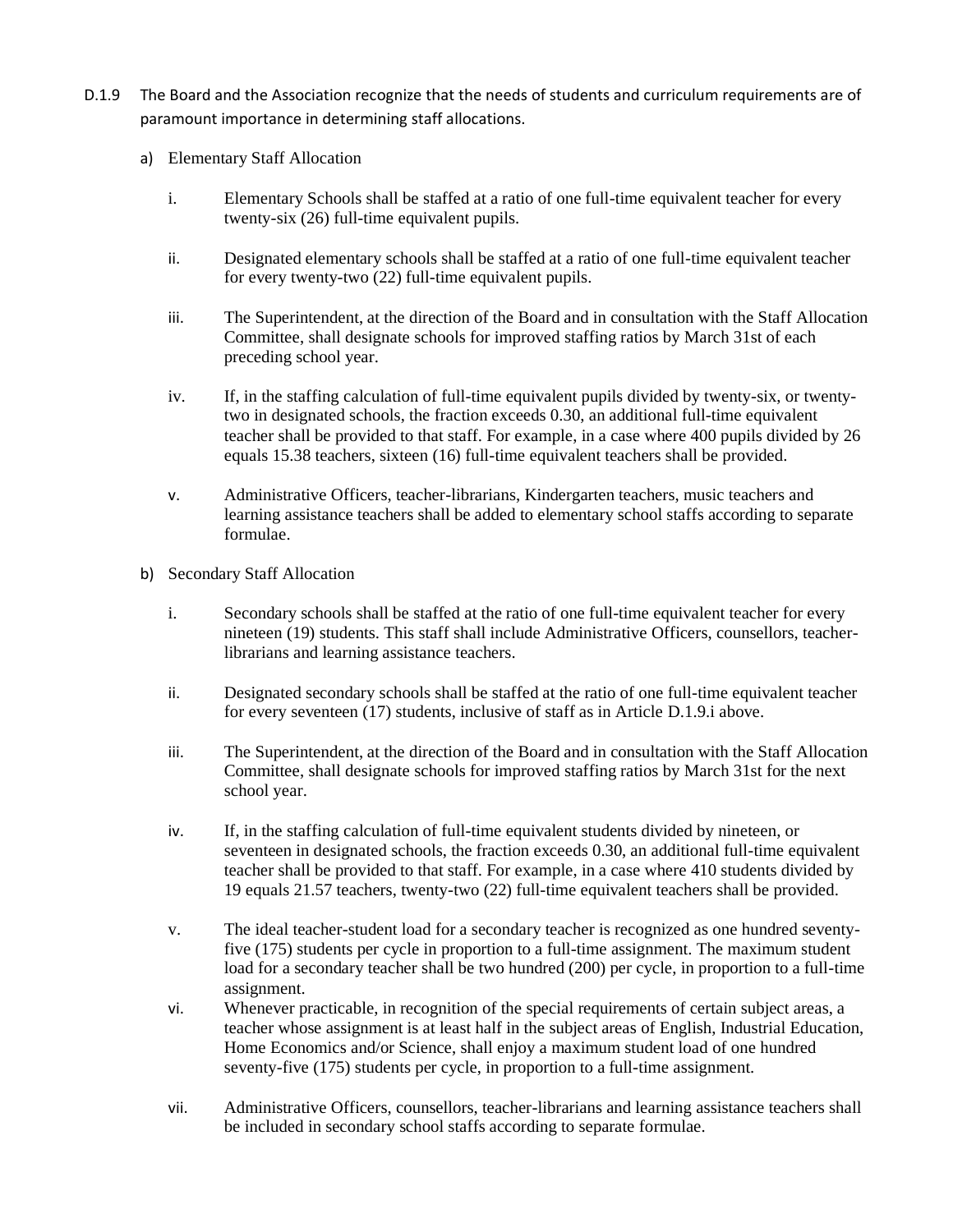### **Article D.2 Class Composition and Inclusion**

#### **Local Provisions**

#### D.2.1 Definition

Special Needs Students are those defined in the Ministry of Education Special Programs Manual of Policies, Procedures and Guidelines as Moderately Mentally Handicapped, Severely and Profoundly Mentally Handicapped, Physically Handicapped, Visually Impaired, Hearing Impaired, and Autistic, whose educational programs need to be significantly modified.

#### 2. Identification

- (a) At the request of the Administrative Officer, teacher or parent/guardian, a student shall be referred to the school-based team.
- (b) The school-based team shall determine:
	- i. whether in-school assessment is required and sufficient;
	- ii. whether referral to Special Education is required;
	- iii. whether program(s) and resources are appropriate.
- (c) For this Agreement, the school-based team shall consist of:

the referring teacher;

classroom teacher(s);

Learning Assistance teacher and other school-based Special Education personnel;

Administrative Officer; Counsellor at secondary level; and

at least one District Special Education staff.

#### 3. Placement

- (a) The initial mainstreaming of a special needs student shall involve prior consultation of the school-based team.
- (b) The following shall be given due and proper consideration prior to placement of a special needs student:
	- i. in accordance with Board Policy I-9, it is the intent of the Board to assist all students with handicaps to benefit from their educational programs by having a significant interaction with their non-handicapped peers. All Special Education programs shall be offered in regular schools and whenever practicable, in regular classrooms;
	- ii. the student's educational, social and medical needs;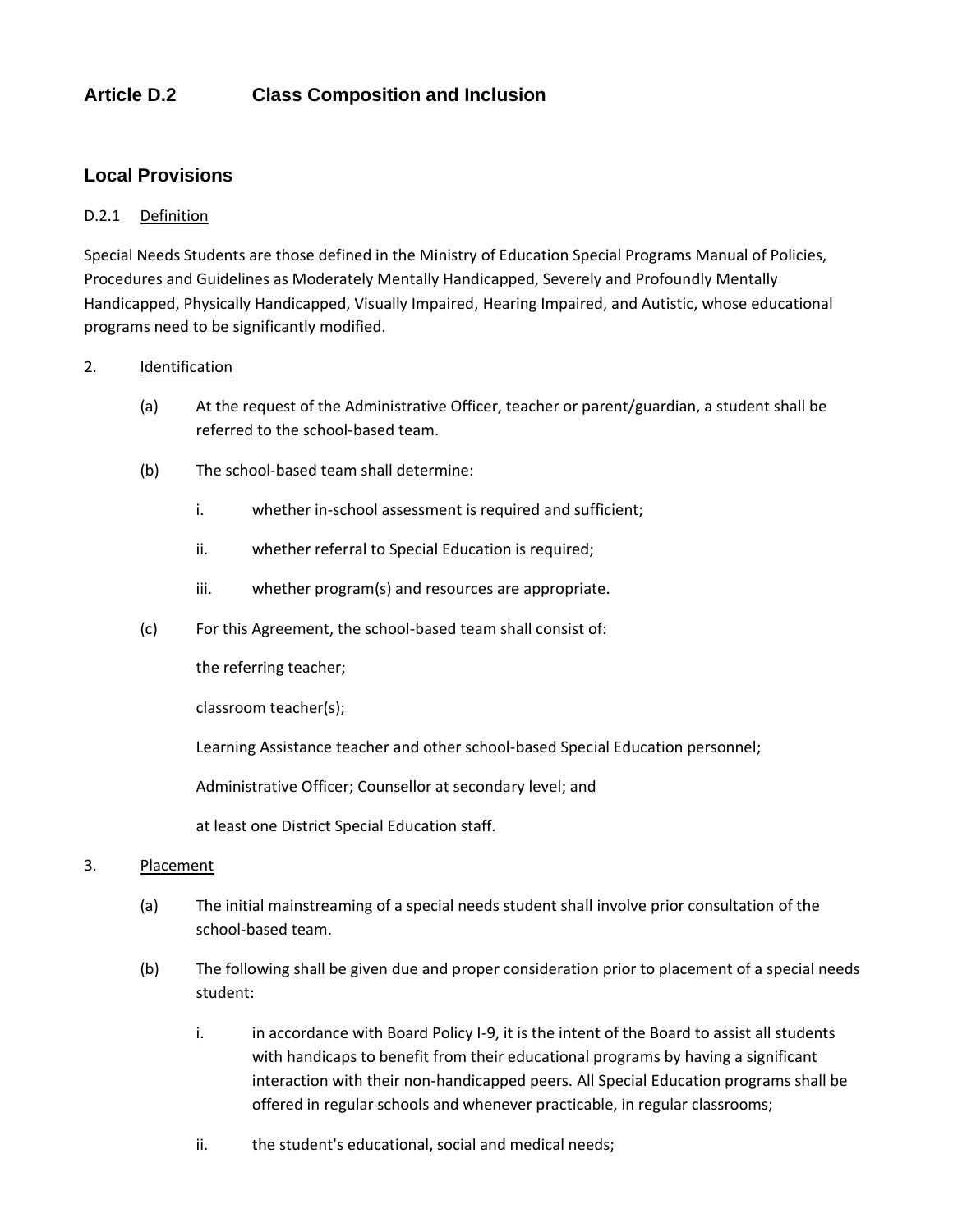iii. class size and class composition;

(An examination of class size and class composition shall include an examination of the number of both Low and High Incidence students).

- iv. the training and experience of the classroom teacher; v. the physical constraints of the classroom.
- (c) Classes which include special needs students shall be kept under the class size limit.
- (d) Except by mutual agreement of the Director of Student Services and the school-based team, a maximum of two (2) special needs students may be integrated into a single elementary school class.
- 4. (a) Where possible, prior to the placement or as soon as possible after the placement of a special needs student in a regular classroom, the requirements for ongoing support shall have been identified by the school-based team and appropriate district special education personnel in consultation with the classroom teacher. It is recognized that on-site observation and assessment may precede such identification. The requirements may include but not be limited to: Educational Assistant support, I.E.P. development, the assignment of a case-manager, facilities modification and in-service.

(b) Additional Educational Assistant time may be required to facilitate consultation between the teacher and assistant regarding a special needs student, as identified by the school-based team.

#### 5. Resources

- (a) It shall be the responsibility of the Board to ensure the necessary resources are available, whenever possible, prior to placement.
- (b) Educational Assistants shall be provided for assisting special needs students during toileting and for other personal care functions, participating in co-curricular special events and as determined by the school-based team and approved by the Director of Student Services.
- 6. The implementation of an instructional program is a teacher responsibility. The planning of an instructional program is a joint responsibility between and among the classroom teacher, district special education personnel, the school Administrative Officer and the parents. Regular release time, as recommended by the school-based team and approved by the Director of Student Services, for planning and ongoing consultation shall be provided.
- 7. In-Service
	- (a) After consultation with the school-based team and the approval of the Director of Student Services, teachers shall receive appropriate in-service training to assist with the educational programming of identified special needs students.
	- (b) Time for appropriate in-service shall be arranged prior to placement of a special needs student, whenever possible, and release time shall be provided.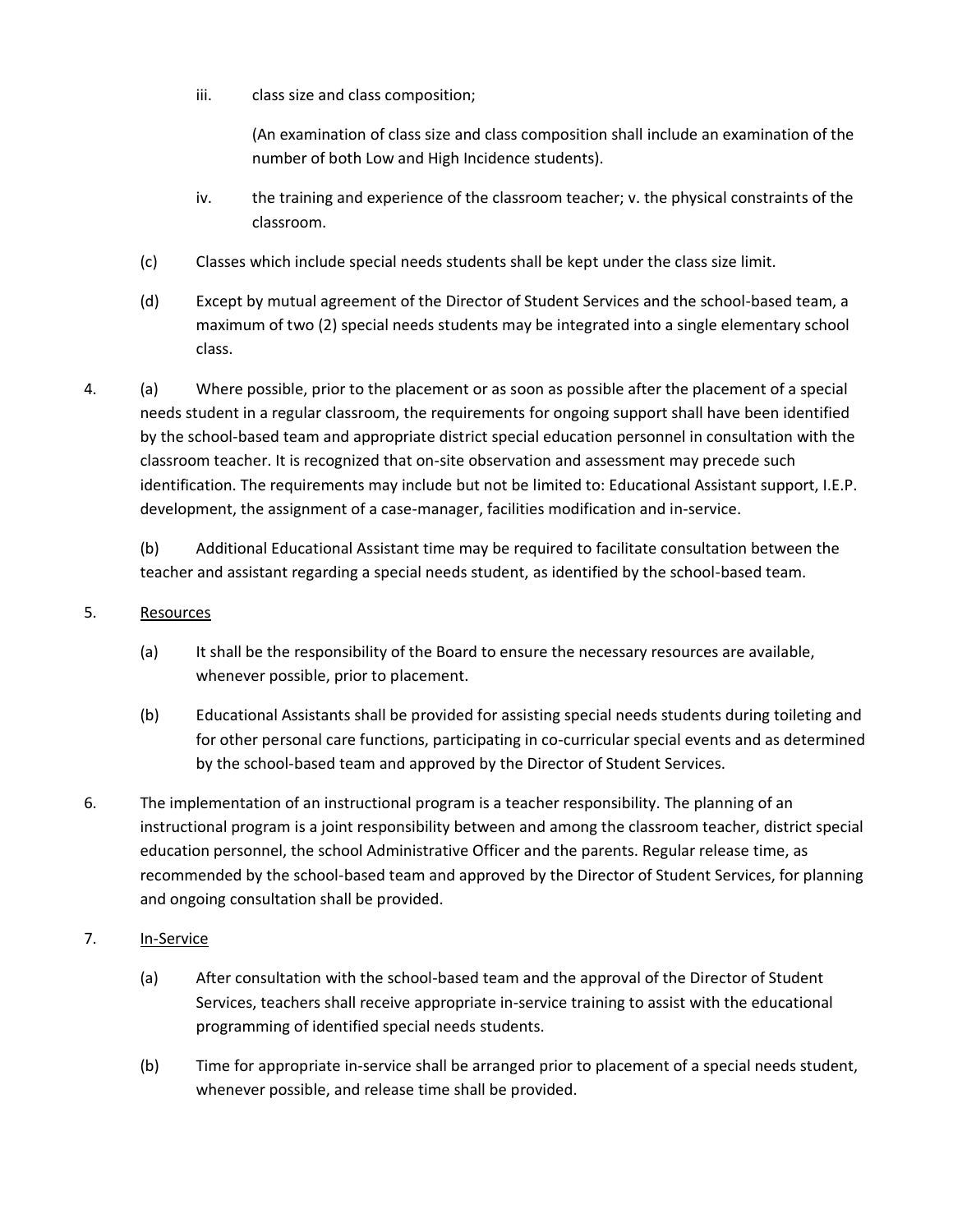- (c) Where such in-service or professional development is initiated by the school district in the months of July and/or August, it shall be on a voluntary basis and shall be paid at the rate of 1/195th of annual salary for each day of in-service.
- 8. There is nothing in this Article intended to preclude the consideration of the school-based team in providing and requesting services and resources to High Incidence students.
- 9. Class Composition
	- (a) The Board and the Association recognize that students, other than those identified in Article D.2.4.b of this Agreement, may significantly affect classroom management, routines and instruction, and/or have significant learning difficulties.
	- (b) Such students may be referred to a school-based team for consideration and appropriate action.
	- (c) As expeditiously as possible, and within the context of the resources allocated to the school, the school-based team shall address the recommendations it considers appropriate to the circumstances.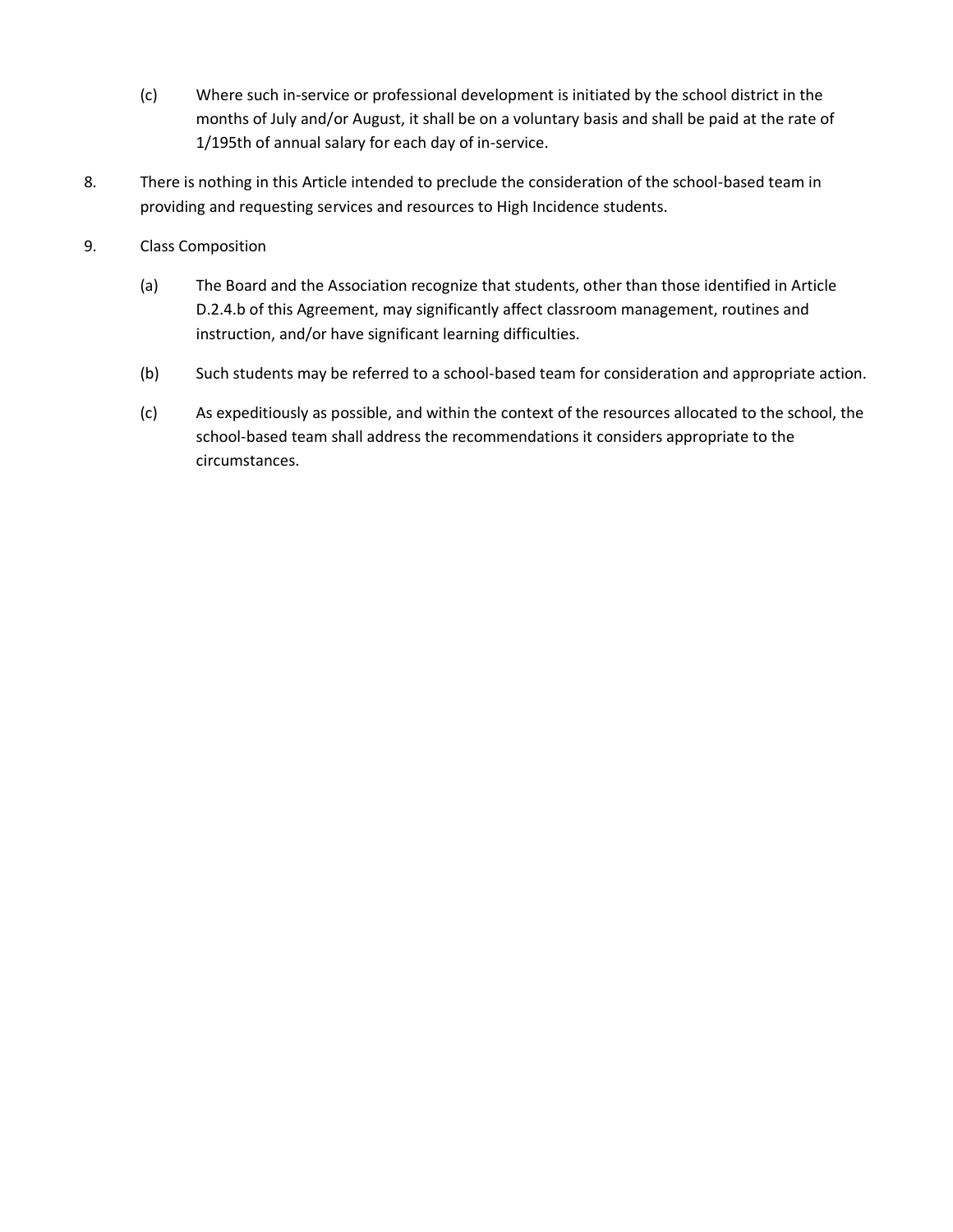## **Article D.3 Non-Enrolling Staffing Ratios**

### *[This provincial section may not be the final version.]*

All language pertaining to learning specialists shall be implemented as follows:

- 1. The minimum district ratios of learning specialists to students shall be as follows (except as provided for in Article D.3.2):
	- a. Teacher librarians shall be provided on a minimum pro-rated basis of at least one teacher librarian to seven hundred and two (702) students;
	- b. Counselors shall be provided on a minimum pro-rated basis of at least one counsellor to six hundred and ninety-three (693) students;
	- c. Learning assistance teachers shall be provided on a minimum pro-rated basis of at least one learning assistant to five hundred and four (504) students;
	- d. Special Education resource teachers shall be provided on a minimum pro-rated basis of at least one special education resource teacher to three hundred and forty-two (342) students;
	- e. English as a second language teachers (ESL) shall be provided on a minimum pro-rated basis of at least one ESL teacher per seventy-four (74) students.
- 2. Where a local collective agreement provided for services, caseload limits, or ratios additional or superior to the ratios provided for Article D.3.1, the services, caseload limits or ratios from the local collective agreement shall apply.

#### **Local Provisions**

- 3. Non-Enrolling Ratios
	- a. Teacher Librarians shall be provided on a minimum pro-rated basis of teacher librarians to students in the ratio of 1.0 FTE/576 students.
		- i. School librarians shall be allocated proportionally as follows:

| No. of Pupils | <b>Teacher-Librarian FTE</b> |
|---------------|------------------------------|
| $1 - 100$     | (staff decision)             |
| 101-160       | 0.5                          |
| 161-220       | 0.6                          |
| 221-280       | 0.7                          |
| $281+$        | 1.0                          |

b. The staffing of counsellors shall be targeted at a ratio of 350:1 per school for students enrolled in grades 8-12.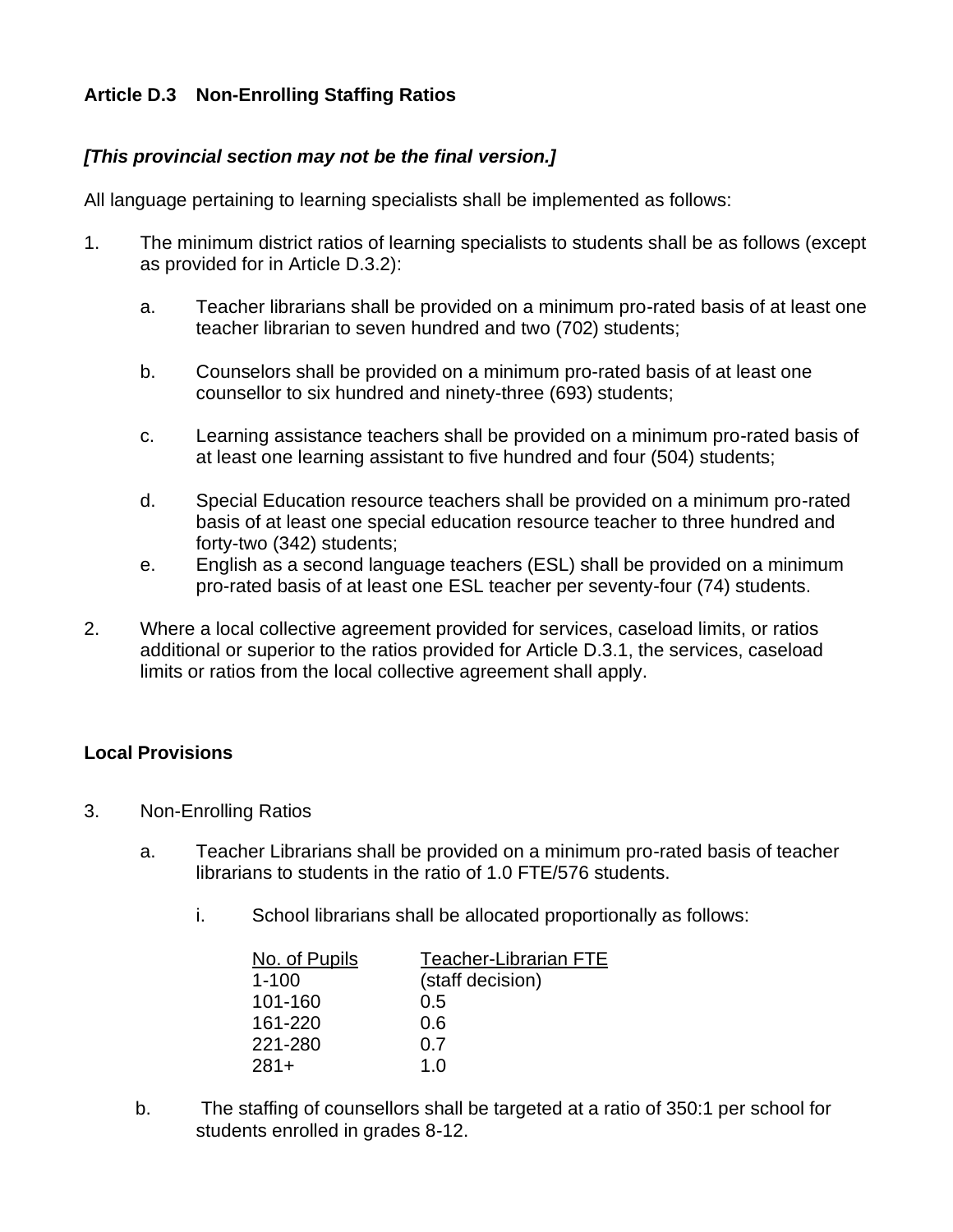- c. Learning Assistance Teachers shall be provided on a minimum pro-rated basis of learning assistance teachers to students in the ratio 1.0 FTE per 486.8 students.
	- i. Elementary learning assistance teachers shall be allocated at a minimum ratio of 0.2 for every one hundred (100) pupils proportionally with a minimum assignment of 0.4 full-time equivalent.
	- ii. Secondary learning assistance teachers shall be allocated at a minimum of 1.0 full-time equivalent per school.

(a) Under special circumstances, the Director of Student Services may increase assignments with respect to Articles D.3.3.c.i and D.3.3.c.ii of this Agreement.

(b) In circumstances where learning assistance teachers can demonstrate a legitimate need for consultation time which cannot be reasonably scheduled in accordance with past practice, the Director of Student Services may allocate staff to meet the demonstrated need.

#### d. Support for ESL Students

i. Teachers specifically assigned to providing instruction to ESL students shall be provided on a minimum pro-rated basis of at least one (1) ESL teacher to thirty-nine and nine-tenths (39.9) identified students. [LOU No. 5 June 19,2000]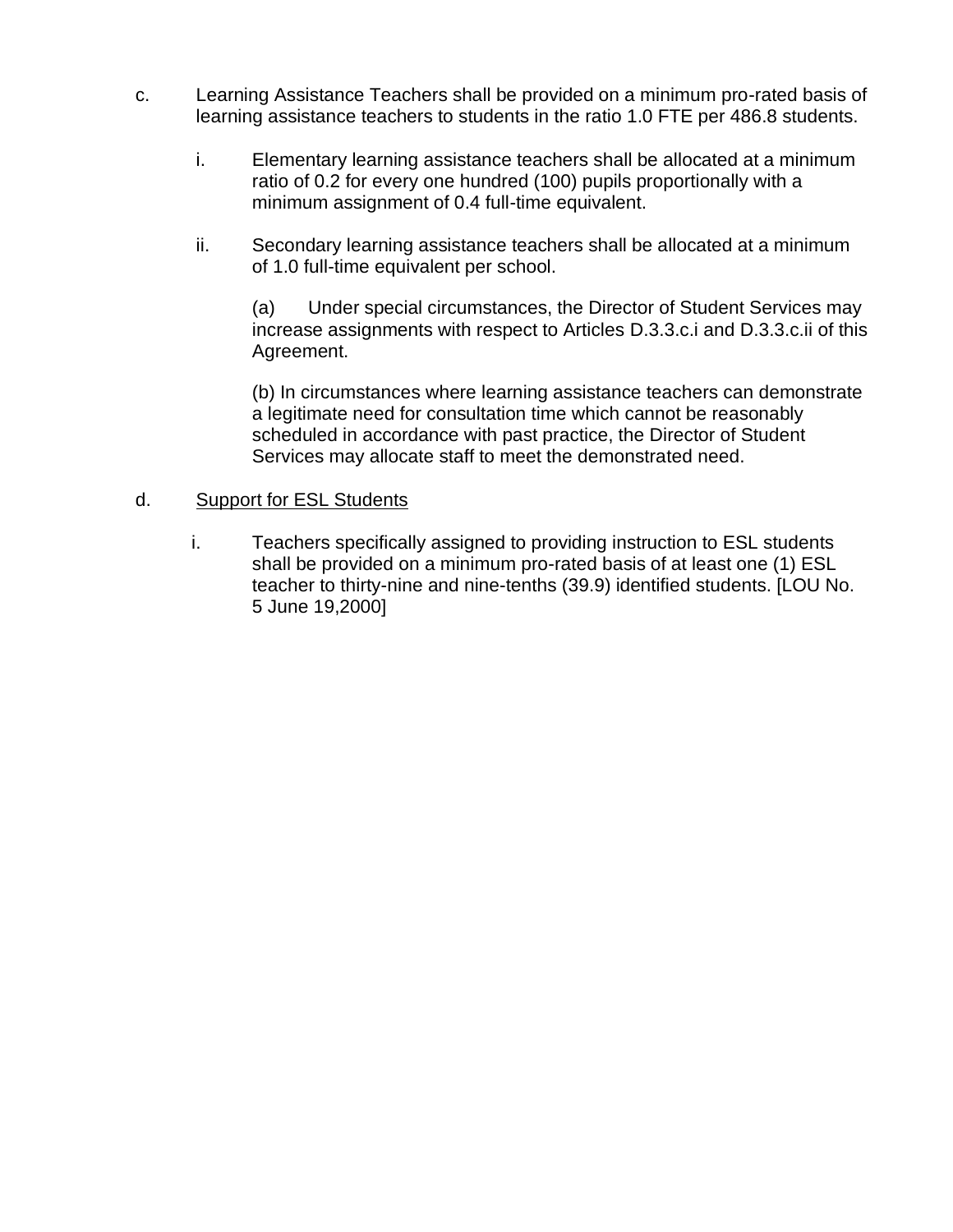## **ARTICLE D.4: PREPARATION TIME**

1. Each full-time elementary teacher shall receive 110 minutes of preparation time per week scheduled in accordance with the Previous Collective Agreement

2. Preparation time for part time teachers shall be provided in accordance with the Previous Collective Agreement.

### **Article D.5 Middle Schools**

- 1. Where there are no negotiated provisions concerning the implementation or operation of a middle school program, this article shall govern the implementation or operation of a middle school program in a school district.
- 2. Should the employer seek to establish a middle school program in one or more schools in a district, the employer and the local shall meet, no later than ten (10) working days from a decision of the employer to implement a middle school program, in order to negotiate any alternate or additional provisions to the Collective Agreement which are necessary to accommodate the intended middle school program.
- 3. In the absence of any other agreement with respect to the instructional day and preparation time, the provisions of the Collective Agreement with regard to secondary schools shall apply to middle schools.
- 4. If the employer and the local are unable to agree on what, if any, alternate or additional provisions of the collective agreement are necessary to accommodate the intended middle school program(s), either party may refer the matter(s) in dispute to expedited arbitration for final and binding resolution pursuant to Article D.5.5 below.
- 5. a. The jurisdiction of the arbitrator shall be limited to the determination of alternate or additional provisions necessary to accommodate the intended middle school program(s).
	- b. In the event the arbitration is not concluded prior to the implementation of the middle school program, the arbitrator will have remedial authority to make appropriate retroactive modifications and adjustments to the agreement.
	- c. The arbitration shall convene within thirty (30) working days of referral to arbitration in accordance with the following:
		- i. Within ten (10) working days of the matter being referred to arbitration, the parties shall identify all issues in dispute;
		- ii. Within a further five (5) working days, there shall be a complete disclosure of particulars and documents;
		- iii. Within a further five (5) working days, the parties shall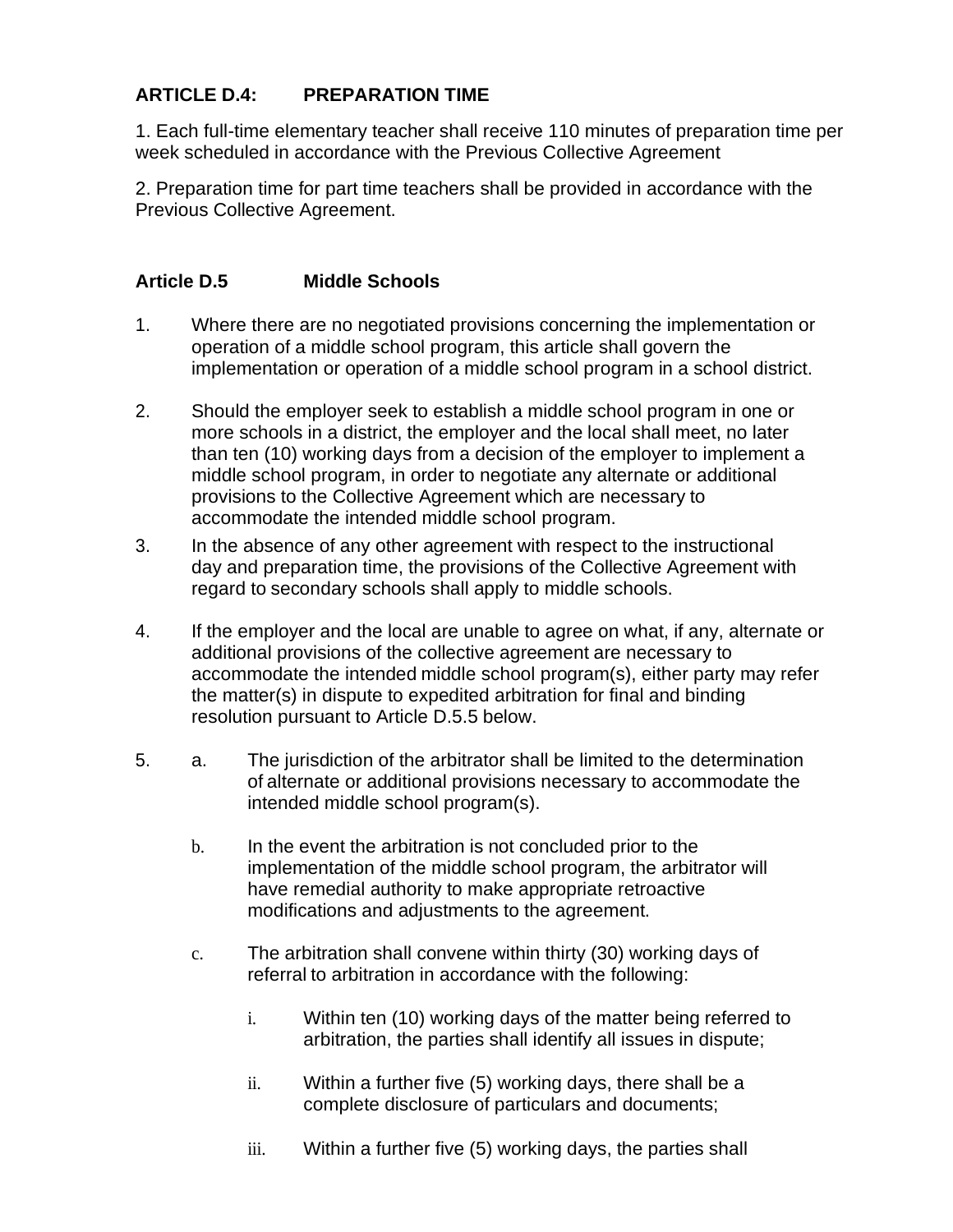exchange initial written submissions;

- iv. The hearing shall commence within a further ten (10) working days; and
- v. The arbitrator shall render a final and binding decision within fifteen (15) working days of the arbitration concluding.
- 6. Where a middle school program has been established on or prior to ratification of the 2006-2011 Provincial Collective Agreement, the existing provisions shall be retained unless the parties mutually agree that they should be amended.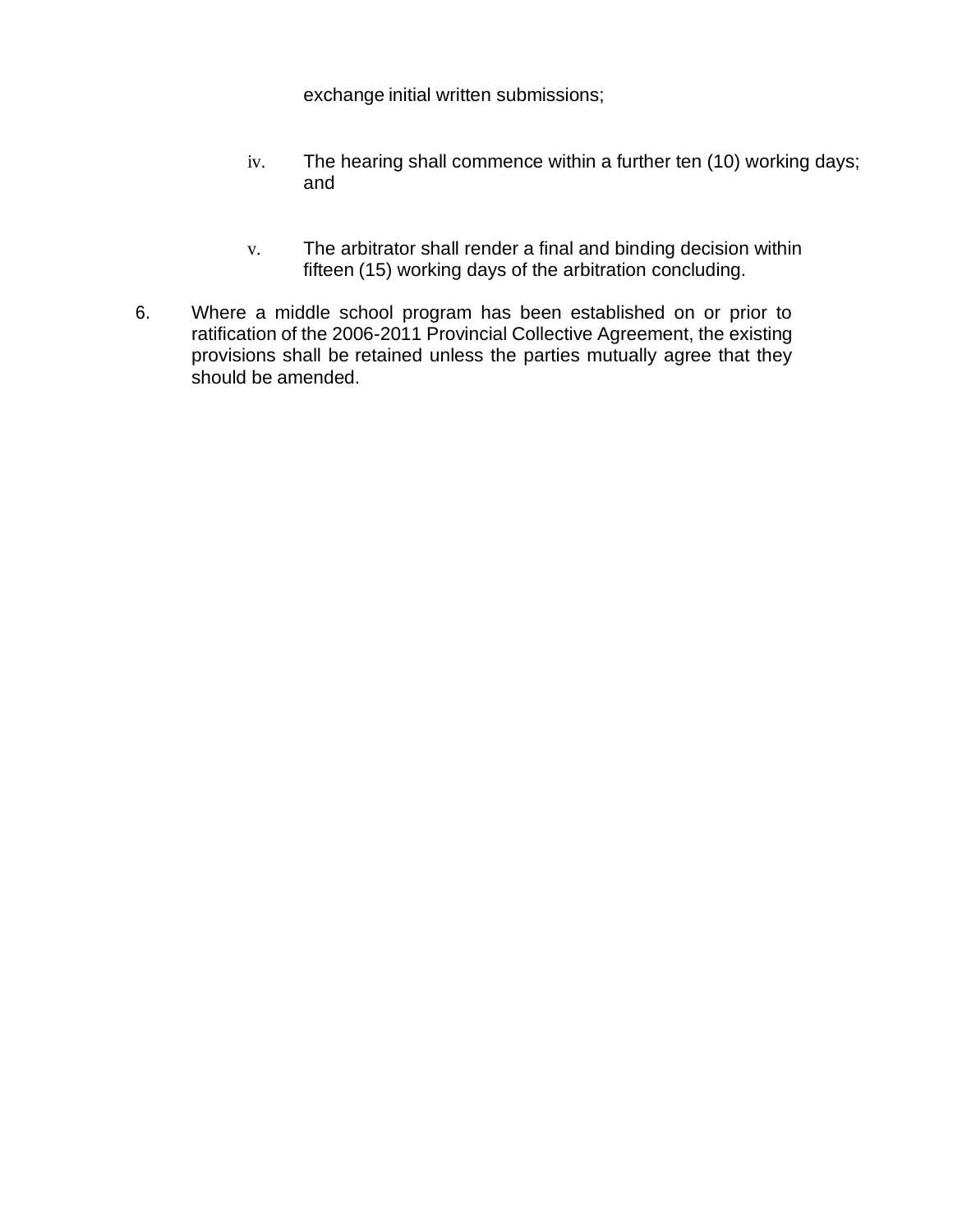### **Article D.6 Alternate School Calendar**

- 1. In this article, an alternative school calendar is a school calendar that differs from the standard school calendar as specified in Schedule 1 (Supplement) of the *School Calendar Regulation 114/02.*
- 2. When a school district intends to implement an alternate school calendar, written notification shall be provided to the local no later than forty (40) working days prior to its implementation. The employer and the local shall meet within five (5) working days following receipt of such notice to negotiate modifications to the provisions of the agreement that are directly or indirectly affected by the proposed change(s). The aforesaid modifications shall preserve, to the full legal extent possible, the original intent of the agreement.
- 3. The process outlined below in Article D.6.4 through Article D.6.7 applies only to modifications to the school calendar that include a four-day school week, a nine-day fortnight, or a year round calendar.
- 4. If the parties cannot agree on the modifications required, including whether or not a provision(s) is/are directly or indirectly affected by the proposed alternate school calendar, the matter(s) in dispute may be referred, by either party, to expedited arbitration pursuant to Article D.6.6 below for final and binding resolution.
- 5. The jurisdiction of the arbitrator shall be limited to the modifications of the agreement necessary to accommodate the alternate school calendar.
- 6. In the event the arbitration is not concluded prior to the implementation of the alternate school calendar, the arbitrator will have remedial authority to make retroactive modifications and adjustments to the agreement.
- 7. The arbitration shall convene within thirty (30) working days of referral to arbitration in accordance with the following:
	- a. Within ten (10) working days of the matter being referred to arbitration, the parties shall identify all issues in dispute;
	- b. Within a further five (5) working days, there shall be a complete disclosure of particulars and documents;
	- c. Within a further five (5) working days, the parties shall exchange initial written submissions;
	- d. The hearing shall commence within a further ten (10) working days; and
	- e. The arbitrator shall render a final and binding decision within a further fifteen (15) working days.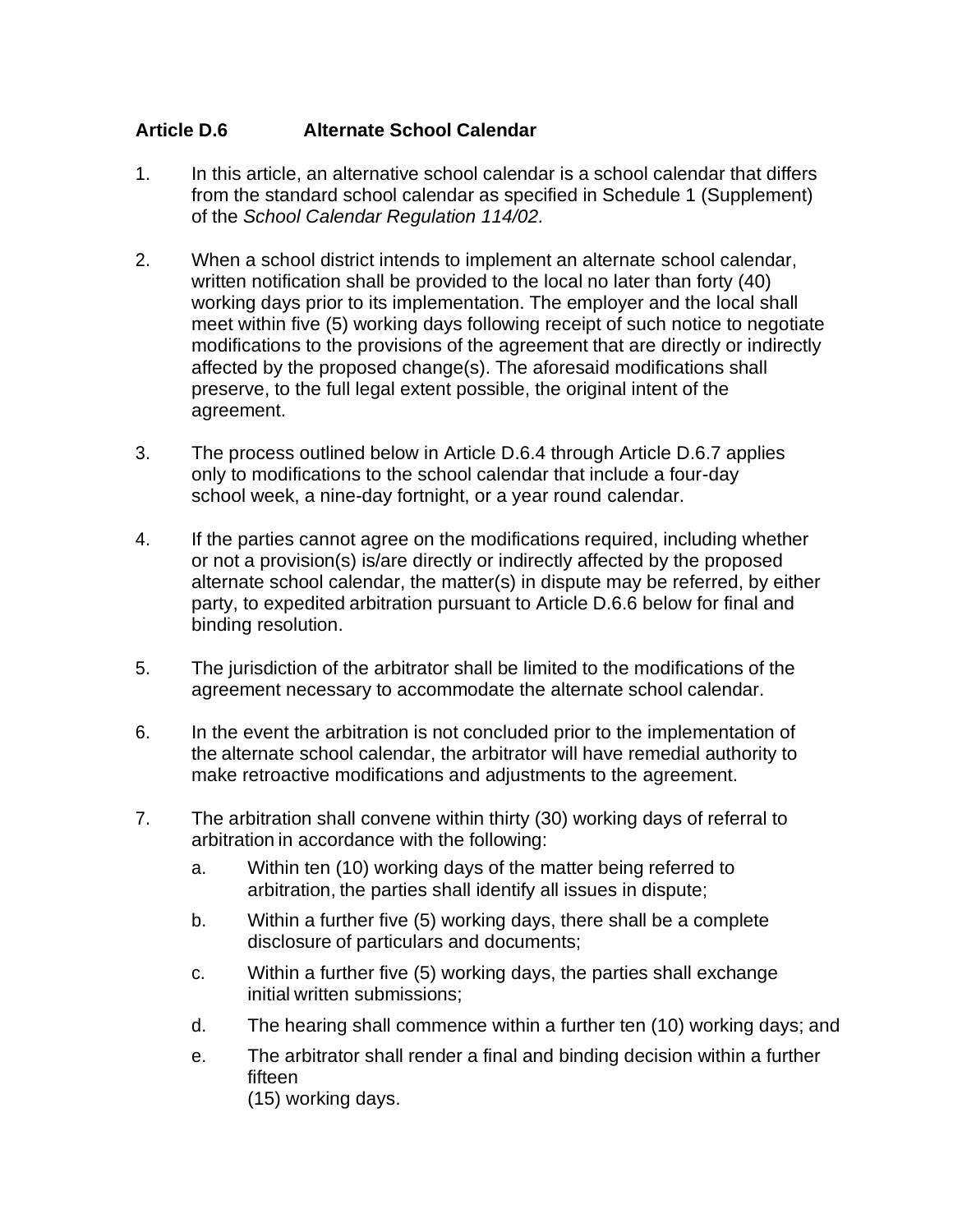- 8. Where an alternate school calendar has been established prior to the ratification of the Collective Agreement, existing agreements that accommodate the alternate school calendar shall be retained unless the parties agree that they should be amended.
- Note: BCTF will provide a list of acceptable arbitrators from the current list of arbitrators available through the Collective Agreement Arbitration Bureau.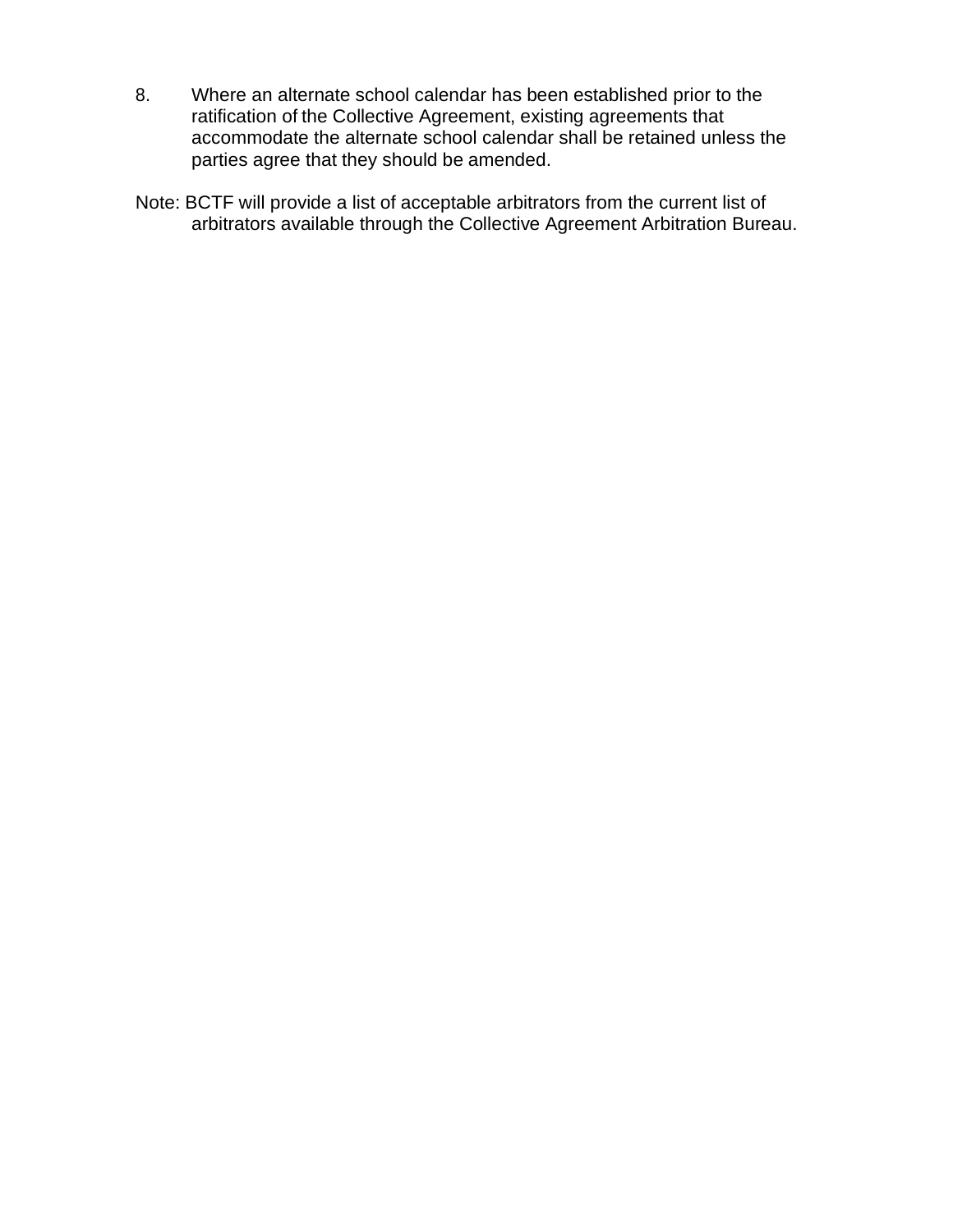## **ARTICLE C.26: TEACHERS TEACHING ON CALL**

14. Teachers on call shall not be subject to any of the provisions of this Agreement other than this Article and any other Article where so specifically stated.

The following articles shall also apply to teachers on call:

Definition of Terms Article A.1 (Term, Continuation and Renegotiation) Article A.2 (Recognition of the Union) Article A.3 (Membership Requirement) Article A.6 (Grievance Procedure, as it pertains to those provisions which are applicable to teachers teaching on call) Article A.9 (Legislative Changes) Article A.23 (Staff Representatives and Right to Representation) Article A.25 (Labour Disputes) Article A.26 (Strikes/Lockouts/Work Slowdowns) Article A.27 (Access to Board Policy Manual/Board Personnel Policies) Article A.28 (Copy of Agreement) Article A.29 (Access to Information) Article A.30 (Staff Meetings) Article A.31 (Staff Committees) Article A.32 (Applicability of Legislation) Article A.33 (Access to Work Site) Article A.34 (Use of School Facilities) Article A.35 (Bulletin Boards) Article A.36 (Internal Mail) Article B.21 (Placement on Schedule) Article B.22 (Experience) Article B.24 (Changes in Certification or Re-Categorization) Article B.26 (No Cut Clause) Article B.10.1 (Reimbursement for Mileage and Insurance (only mileage provisions) Article C.22 (School Act Appeals) **Article D.1 (Class Size and Teacher Workload)** Article D.23 (Hours of Work) Article D.24 (Lunch Time Supervision) Article D.25 (Extra-Curricular Activities) Article D.26 (Health and Safety) Article E.1 (Non-Sexist Environment) Article E.2 (Harassment/Sexual Harassment) Article E.22 (Qualifications) Article E.27 (Personnel Files) Article F.22 (School Accreditation)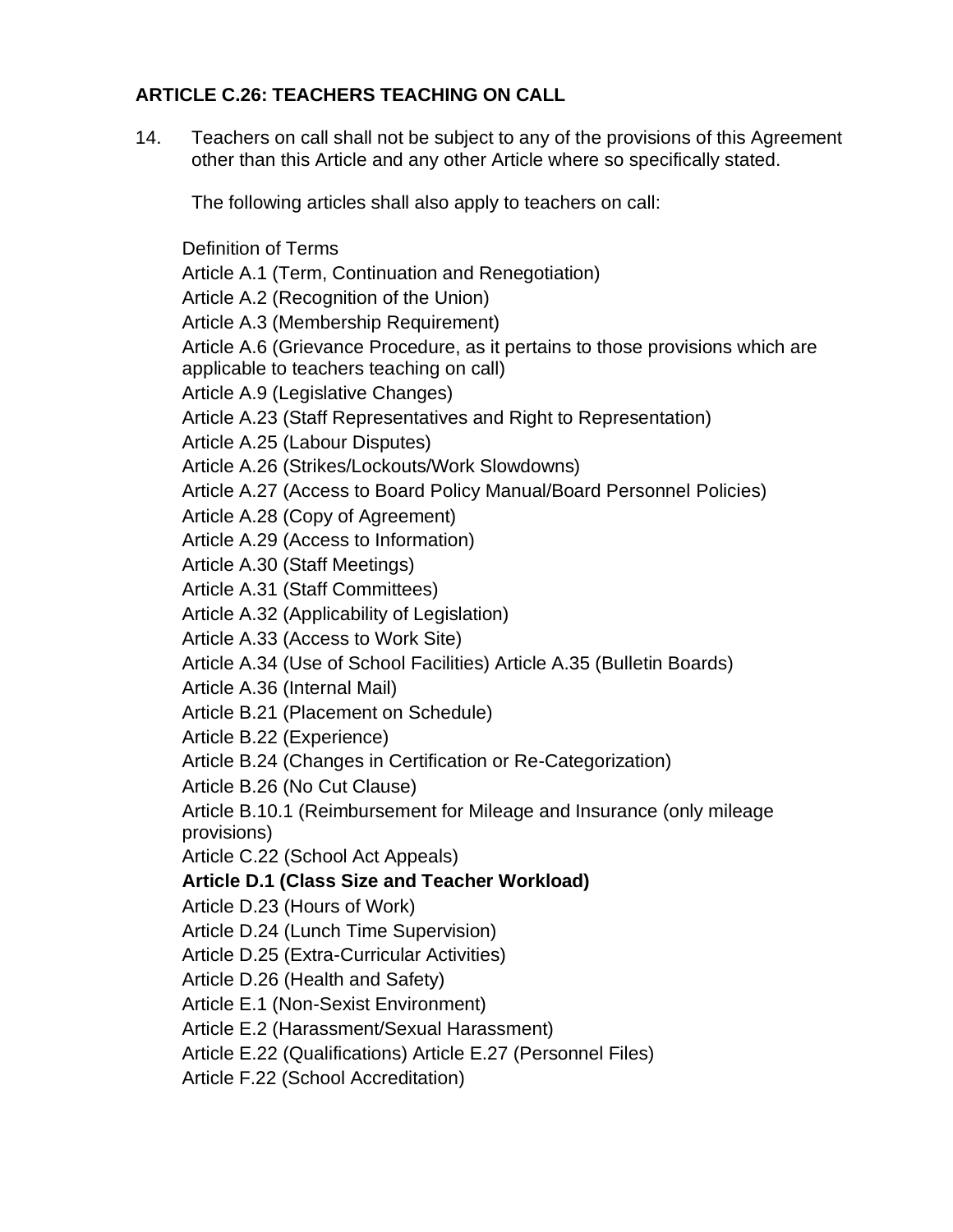### **ARTICLE D.27: HOME EDUCATION**

- 1. Educational services that may be required for home education students as defined in Sections 12 and 13 of the School Act and School Regulation Section 3 shall be provided by members of the bargaining unit or administrative officers.
	- **1. Evaluation and assessment services required for home school children as contemplated by Section 3(1)(a) of the School Regulation shall, whenever practicable, be provided by a teacher or district support services staff as a discrete part of the employee's assignment.**
	- 2. If a teacher who enrolls classes or otherwise provides educational programs to schoolbased students is assigned responsibility for any educational services to homeschooled students not as a discrete part of the employee's assignment, the teacher shall be given adequate time to provide such service within the weekly instructional assignment. Adequate time may include the provision of time away from instructional duties (e.g. additional preparation time or consultation time).